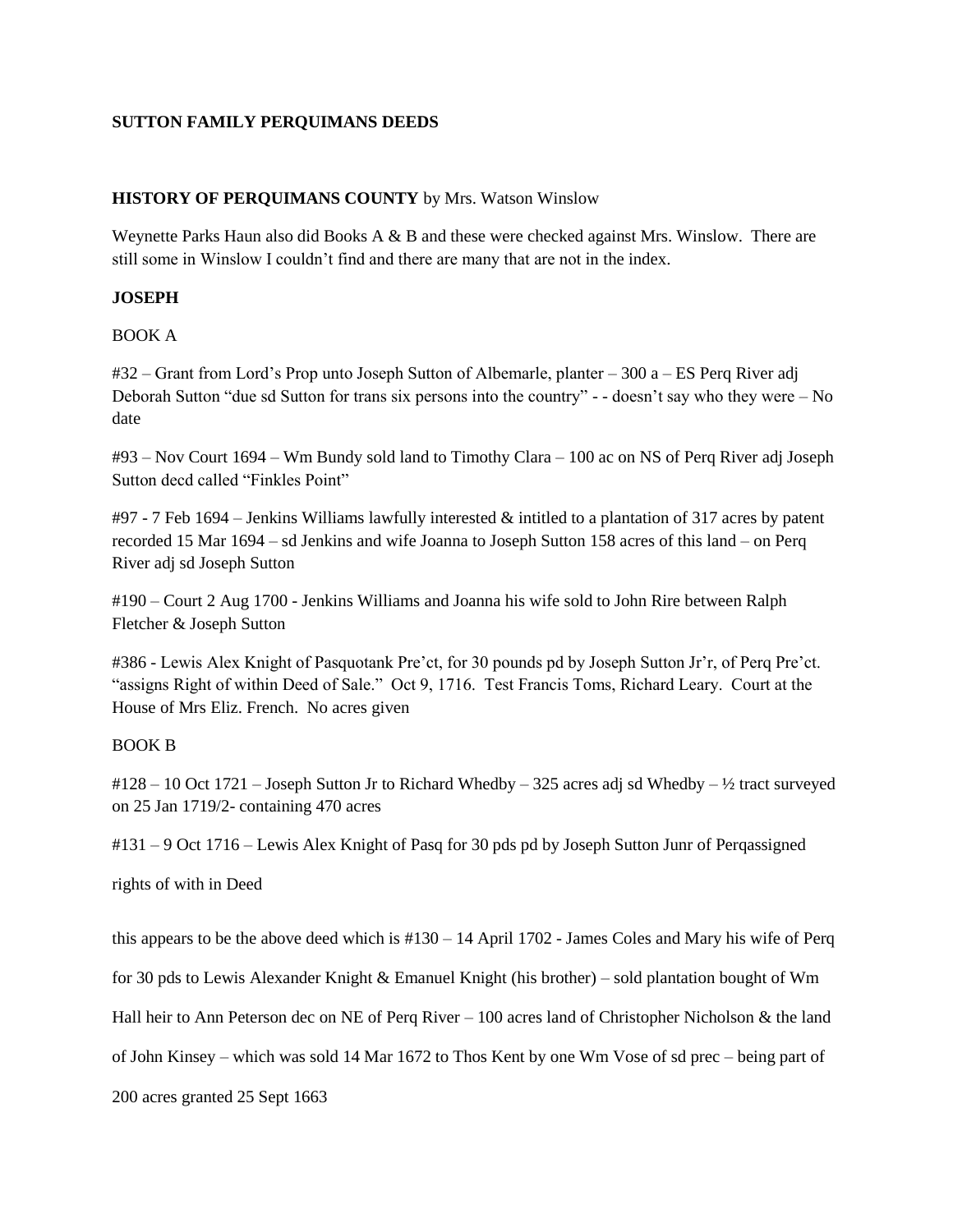#132 -10 July 1722 – Joseph Sutton Junr to Richard Ratliff – 45 pds – right of within Deed of Sale

#153 – 10 July 1722 – Nathaniel Nicholson to George Sutton Jr – 20 pds for 105 acres adj Joseph Sutton

Senr and Richard Whedbee

#138 – 9 Oct 1722 – Richard Sutton to Joseph Sutton Junr – 200 pds for 344 acres – NE side Sutton Creek – a patent in the name of George Sutton my father on 20 June 1703

 $\text{\#140} - 28$  August 1722 – Richard Sutton to Joseph Sutton Jr – 10 pds do assign right of the within mentioned Patent

#141 – 9 April 1723 - Richard Sutton to Joseph Sutton Junr – 10 pds for half a tract – 107 acres – NE side of Perq River – land adj land of sd Joseph, Richard Whedby  $&$  Wm. Wood – same being granted to me & Nathaniel Sutton 8 Oct 1717 - I the sold and lawful owner in mine own proper right

#202 – 1 Sept 1712 - Lord Pro to Joseph Sutton Senr – 175 ac in Perq adj James Newby, Thomas Boswell

#203 -12 Jan 1724 – George Sutton eldest son of Joseph sold to Edward Maudin – 20 pds – rights in ye sd patent

#322 – 27 Oct 1728 - John Keaton Jr of Chowan and Hannah his wife to John Perry and Sarah Bond (late wife of sd Richard dec - 15 pd for 158 acres – SE side of Perq River adj Nath's Sutton – granted by deed of Gift from John Stepney to Joseph Sutton late father of sd Hannah and left by will of sd Joseph to his daugh

# BOOK C

#40 – 11 Jan 1730 – Abraham Jennett sold to RIchdd Whedee – 380 acres on Suttons Creek and sd Whedbee, Joseph Sutton

#108 – 15 April 1734 – Robert Hosea Jr sold to Abraham Riggs – for 5 barrels of Pork – 521 acres on NE side of Perq River called Hill Levels – part of pattent for 421 ac granted to Nathniel Nichols & Joseph Sutton 20 June 1703 and since divided between them by Samuel Swam – 110 acres given by Joseph Sutton to his daus Sarah & Elizabeth in his will – 52 ac being said Sarah's part. Sarah md Robert Hosea and giving up her dower

#191 – 19 Jan 1735/6 – Foster Toms to Joseph Perishoe – 250 acres on lower side of Sutton's Creek where said Toms now lives – a patent to John Gosby son of Hannah Gosby for 300 acres – 50 acres which belongs to Francis Foster & 8 acres to Joseph Sutton – another date given which I assume may be a grant – 1 March 1683/4

### BOOK D

#29 – 1740 – Thomas Nicholson sold land adj James Newby & Joseph Sutton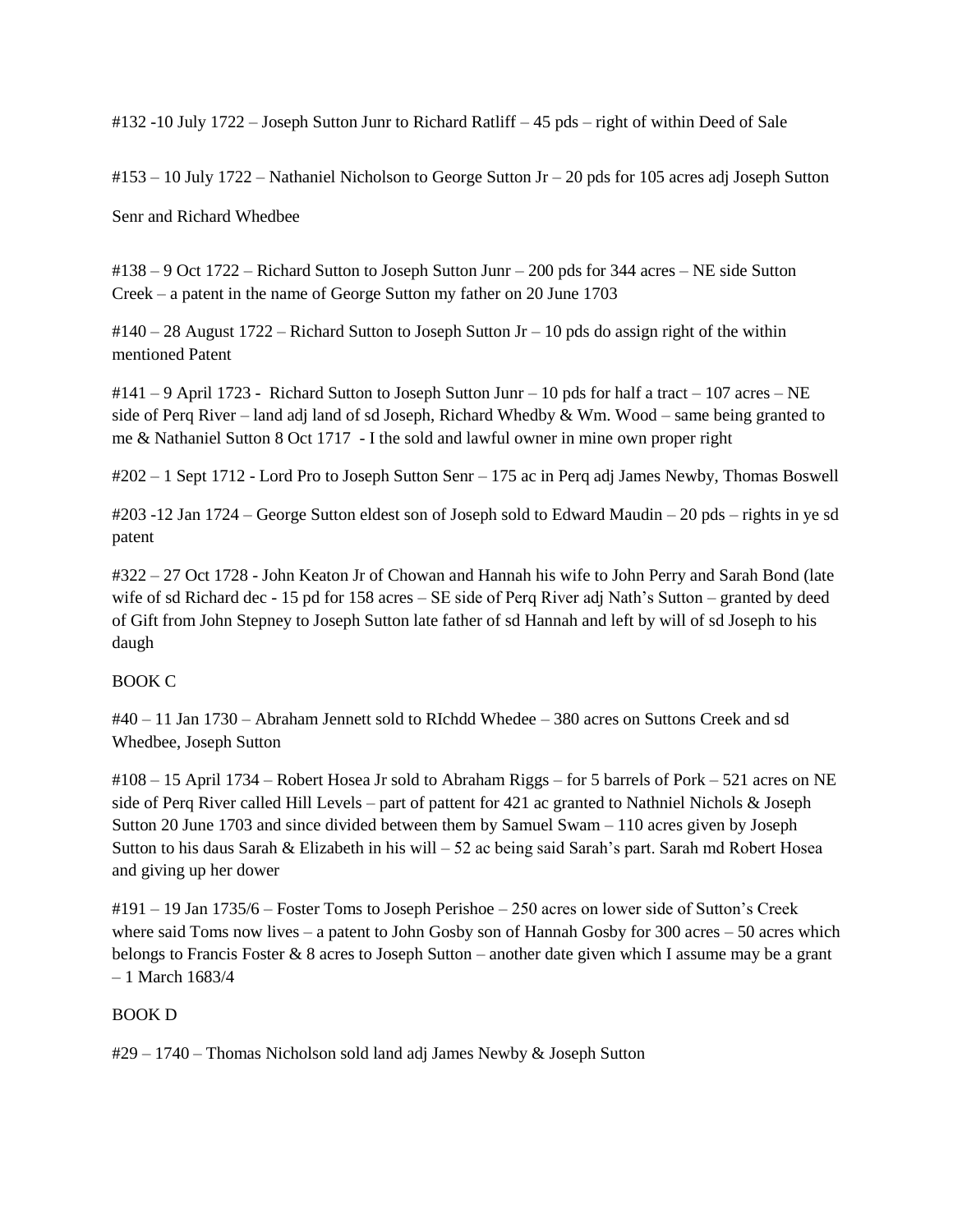#105 – 30 July 1734 – Richard Whidbee sold to John Whidbee – 73 pds for 417 acr – adj Joseph Sutton, himself, William Woods, Benj Nicholson Rattle Snake Ridge as by patent – Hannah also signed

#130 – 30 Sept 1743 – Abraham Mullen for parental love to my son Abraham – give 105 ac on NE side of Perq River part of land taken up by Nathaniel Nicholson & Joseph Sutton on 20 June 1703 for 421 acres being the manner plan whereon sd Abraham Sr now lives – another tract etc

# BOOK E

#2 – 15 Oct 1744 - Potsfull Pierce of Currituck to Abraham Riggs – 70 pds for 50 ac –adj William Wood, Abraham Mullen, Isaac Mullen, Abraham Riggs – part bought of Robert & Sarah Hosea which Joseph Sutton left by will to his two daughters Sarah Hosea and Elizabeth the wife of Isaac Mullen to be equally divided and was conveyed by them to Posefull Pierce

#22 – 25 April 1745 – Foster Toms and Martha his wife to Joseph Sutton – 300 pds for 37 ac on ES Suttons Creek (part of a patent unto Hannah Gosby for 500 ac for her son and daughter, John and Sarah Gosby – adj sd Sutton – original grant March 1, 1693/4

#23 – 26 April 1745 – Foster Toms to Joseph Perishoe – 100 pds for 150 acres – ES Suttons Creek (granted to John Gosby 1 March 1693/4) adj sd Toms & Joseph Sutton

**NOTE:** The Hosea's probably had a son Joseph

# BOOK F

#27 – 25 April 1745 – Joseph Perisloe sadler to Joseph Sutton esq – 5 pd assigned 37 acres on ES Suttons Creek part of 300 acres conveyed by Foster Toms to sd Sutton a grant unto Hannah Godsby 1 March 1693

# 78 – Earl of Granville grant unto Joe Sutton Sens – 300 acrs on Suttons Creek – a grant to Deborah Sutton on 4 Nov 1707

#341 -1 Dec 1759 – Joseph Sutton son of Nathaniel sold to Edward Tatlocke – 20 pd for 100 ac on NE side of Perq River

Joseph Sutton was a Justice ca 1759

#356 – 26 Oct 1759 – Thomas Weeks, Joseph Sutton, & John Stevenson are bound to Honor John Earl Granville for 1000 pds

#416 – 21 April 1761 – Joseph Sutton Esq sold to Charles Morgan – 100 pds for 200 acres – WS Little River adj Peter Parker

# BOOK G

 $#56 - 20$  July 1762 – Jarvis Jones sold to Joseph Sutton – 175 pds for 300 ac – a grant to Albert Albertson Jr on 1 Jan 1694 – another 200 acres granted unto John Tomblin in 1694, purchased by Albert Alberson of William Tomlin in 1739, Tomlin being the only surviving son of his father - land on SS Deep Creek,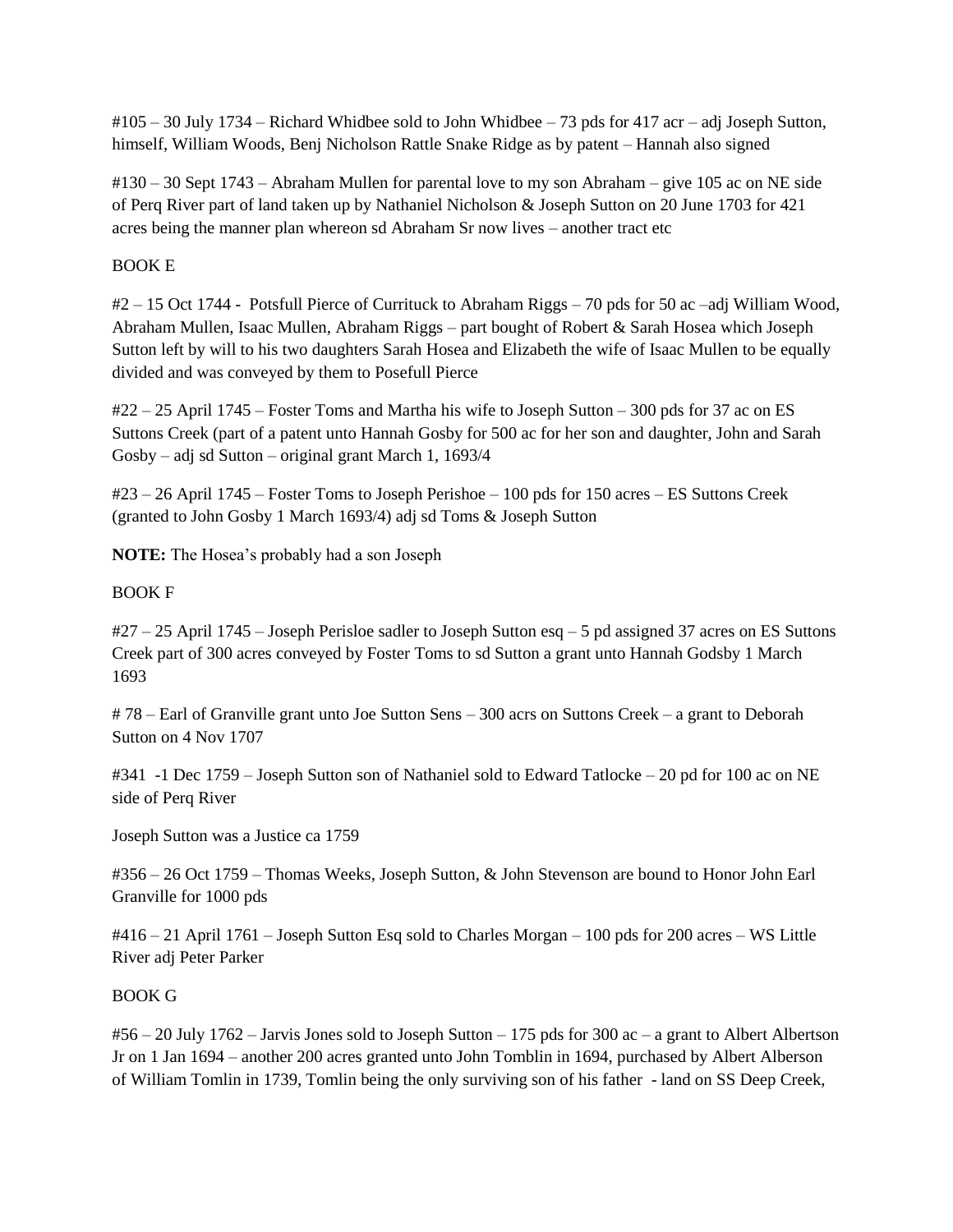near Nags Head Chappel on the head of Tombline branch – WIT Saml Sutton, Joseph Sutton, Thomas Stevenson

 $\text{\#97}-3$  Dec 1758 – Earl Granville to Joseph Sutton – 10 sh for 115 ac – SS Main road, adj Sutton & Whedbee

#140 - 14 July 1764 – Richard Sanderson to Joseph Sutton – 24 pds for 12 ½ acres – SW side of Little River patented by William Glover in 1701

# BOOK H

#23 – 18 July 1768 – John Moore to Capt Joseph Sutton – 10 pds for 12 ½ ac WS Sutton's Creek adj Mullen, Ratcliff, Aaron Moore

#127 – 7 Oct 1770 – John Stevenson to Joseph Sutton – 262 pds for 850 acres - part of tract pat by George Catchmaid in 1663 called Birkswear now called Stevenson's Folly – WS Little River at the mouth of old Great Branch were sd Joseph now lives, adj Durant

WIT Joseph Sutton, Benj Sutton

#164 – 2 March 1771 – Joseph Sutton and Miriam his wife – Joseph Sutton dec did bequeath unto his son Christopher Sutton dec land in fee (gr father of sd Joseph) who obtained a writ which was ex by William Skinner Esq ; 24 Feb 1771 sold 64 acres (whereof sd Joseph Sutton the younger is seized under the will of Joseph Sutton dec gr father of sd Joseph\_ for 36 pd paid by Edward Turner – part of Grant unto George Sutton 11 Nov 1719 at head of Deep Creek called Rattle Snake Ridge

#172 – 15 Nov 1770 – Joseph Sutton & Miram his wife to Seth Sumner – 57 pds for 344 acres – NW side of Perq River which was taken up by Samuel Parsons 13 March 1704

#196 – Jan 1772 – Joseph Sutton the younger and Miram his wife to Malachi Jones – 344 acres – no money – land bequeathed to them in the will of Christopher Sutt on 5 Nov 1723/4 – on the NE Side of Preq River and ES of Suttons Creek

#201 – 12 April 1772 – Thomas Mullen to Captain Joseph Sutton – 50 acres for 50 pds –

#233 – 5 Sept 1772 – Joseph Sutton Jr to his mother Sarah Sutton – 70 pds for 168 acres – SE side of Suttons Creek – on a line that parts sd land from land I sold to Malachi Jones and land where I now live

#242 – 19 Oct 1773 – Joseph Sutton dec bequeathed to his son Christopher 105 acres which proved of small value whereof Joseph Sutton the younger is seized – who obtained a Writ executed by Sheriff and sold sd land to Malachi Jones for 62 pds

#249 -8 Dec 1772 – Edward Turner Jr and Agnes his wife of Perq to Richard Whedbee – 270 pds for 163 acre – land purchased of Joseph Sutton (son of Christopher) NS Deep Creek Swamp

# BOOK I

**NOTE**: ONLY HALF OF THIS BOOK ABSTRACTED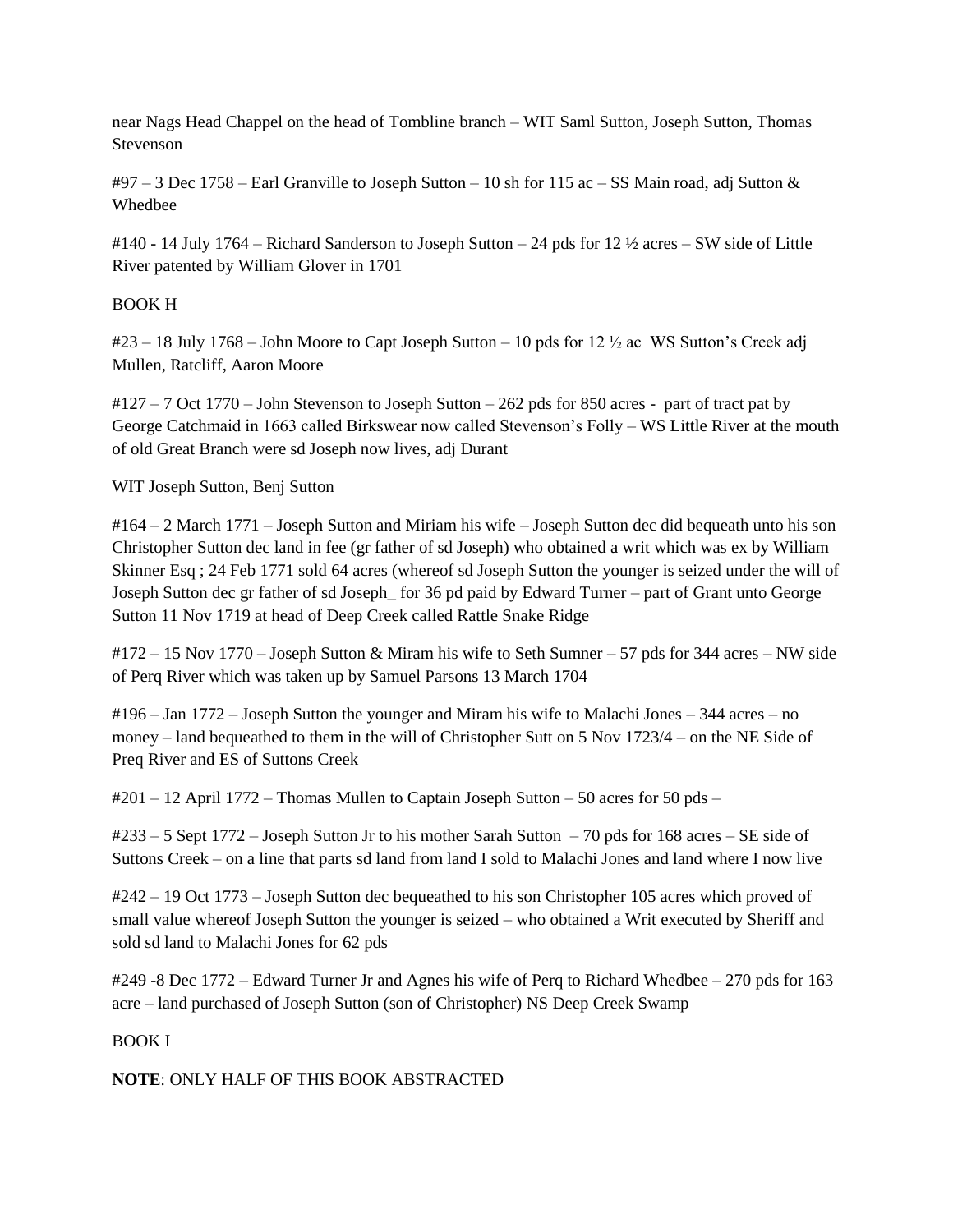$\frac{\text{H}}{2}$  – 24 May 1777 – Richard Whedbee Jr and Mary his wife sold to John Whedbee Sr – 163 acres for 307 pds – land Richard bought of Edward Turner Jr which was land of Joseph Sutton son of Christopher – NS Deep Creek Swamp

#149 – Foster Thomas Jr and Mary his wife executors of will of Malachi Jones sold to Edmond Blount – 305 acs on NE of Perq and SE of Suttons Creek to the southward of New Lands – land sold Malachi Jones by Joseph Sutton Jr 14 Jan 1772

**NOTE**; This land kept being sold

#305 – 27 April 1782 – John Albertson to Capt Joseph Sutton – 62 pds for 78 ac on WS Suttons Creek

#466 – 14 May 1785 – Joseph Sutton to Chalkey Albertson – 11pds for 78 acres – WS Suttons Creek

#467 – 13 May 1785 – Joseph Sutton to Joseph Perisho – 81 pds for 50 acres on Sutton Creek

#468 – 1 May 1785 – Capt Joseph Sutton to Joseph Perisho – 17 pds for 12 ½ acres WS Suttons Creek adj Seth Sumner

# **DEBORAH SUTTON**

### BOOK A

#32 – Grant from Lord's Prop unto Joseph Sutton of Albemarle, planter – 300 a – ES Perq River adj Deborah Sutton "due sd Sutton for trans six persons into the country" - - doesn't say who they were

### BOOK F

# 78 – Earl of Granville grant unto Joe Sutton Senr – 300 acrs on Suttons Creek – a grant to Deborah Sutton on 4 Nov 1707

#237 – 19 May 1755 – Richard Wood tayler to John Clayton – 79 pds for 99 ac – ES Sutton's Creek adj Whidbee and Elizabeth Riggs – grant to George Sutton 22 May 1694 and by him in his will bequeathed to his daughter Deborah and by heirship to her son Richard Wood

### **GEORGE SUTTON**

### BOOK B

#138 – 9 Oct 1722 – Richard Sutton to Joseph Sutton Junr – 200 pds for 344 acres – NE side Sutton Creek – a patent in the name of George Sutton my father on 20 June 1703

#139 – 20 June 1703 – Lords Pro unto George Sutton of Albemarle – 344 aces in Perq on SS Sutton's Creek, due said Sutton for trans of persons in the Colony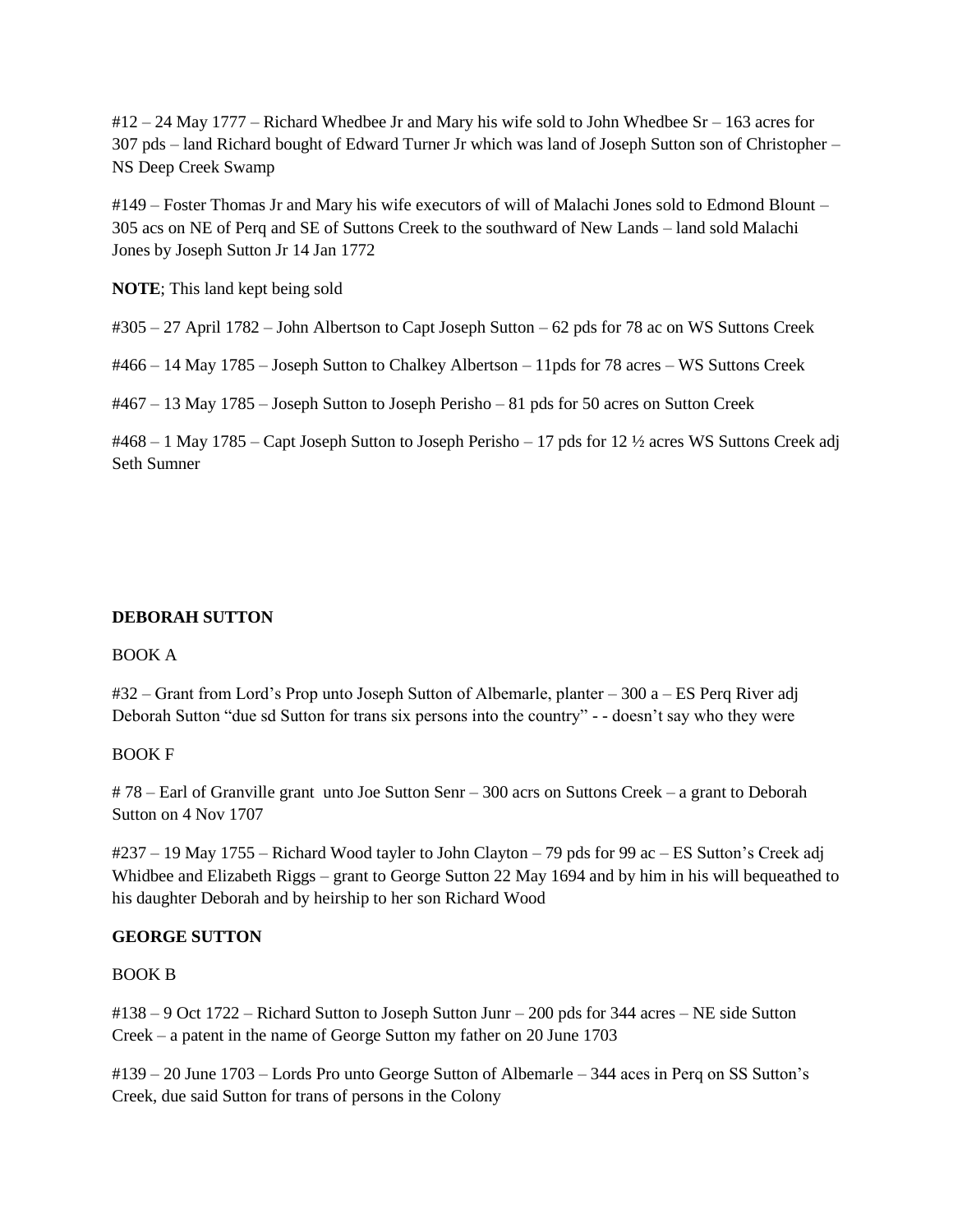Hoffman's book.

**1697 – George Sutton – 344 Acres in Perq – Warrant of 564 acres – Survey in 1697 – for trans of Geo Sutton, his wife, Nath Sutton, Joseph Sutton, Sarah Sutton, Deborah Sutton by assign of Jno Whidby, Nath Sutton, Ricky Corbet (sic) , Jone his wife, a Negro & 70 acres due on Whidbyes warrant dated 7 Feb 1693 and also 44 acres due to Geo Sutton by warrant assigned from Jenkin Williams dated the 22nd Aprill 1694**

#153 – 20 July 1703 –Nathaniel Nicholson to George Sutton Jr – 20 pbs for 105 acres – ad Joseph Sutton Sr and Richard Whedbee – patent of 20 July 1703

#203 -12 Jan 1724 – George Sutton eldest son of Joseph sold to Edward Maudin – 20 pds – rights in ye sd patent

# BOOK C

# 52 – 28 July 1730 – John Byrd of Bertie to George Sutton – one negro slave and 135 acres on NW side of Perq and ES of Suttons Creek land where sd George now lives

# BOOK D

#124 – 6 Aug 1743 – Christopher Sutton to Edward Turner – 240 pds for 200 acres – head of Rattle Snake Ridge – part of which was granted to George Sutton on 11 Nov 1719 and 35 acres out of a survey for 260 belonging to me

# BOOK F

#149 – 5 Dec 1743 – Christopher Sutton to Samuel Barcliff – 20 pds for 100 ac – NW side of Perq River part of tract surveyed for George Sutton Sen 14 Nov 1722 called Rattle Snake Ridge

#237 – 19 May 1755 – Richard Wood tayler to John Clayton – 79 pds for 99 ac – ES Sutton's Creek adj Whidbee and Elizabeth Riggs – grant to George Sutton 22 May 1694 and by him in his will bequeathed to his daughter Deborah and by heirship to her son Richard Wood

#283 – 8 Oct 1757 – Samuel Barclift to John Whedbee – 18 pds for 100 acres – NE of Perq River – surveyed for George Sutton Senr 15 Nov 1722

#389 – 4 Oct 1760 – Samuel Sutton to John Clayton – 3 pd for 8 acres – adj George Sutton & Nathaniel **Sutton** 

WIT Sarah Sutton, William Robins

# BOOK H

#164 – 2 March 1771 – Joseph Sutton and Miriam his wife – Joseph Sutton dec did bequeath unto his son Christopher Sutton dec land in fee (gr father of sd Joseph) who obtained a writ which was ex by William Skinner Esq ; 24 Feb 1771 sold 64 acres (whereof sd Joseph Sutton the younger is seized under the will of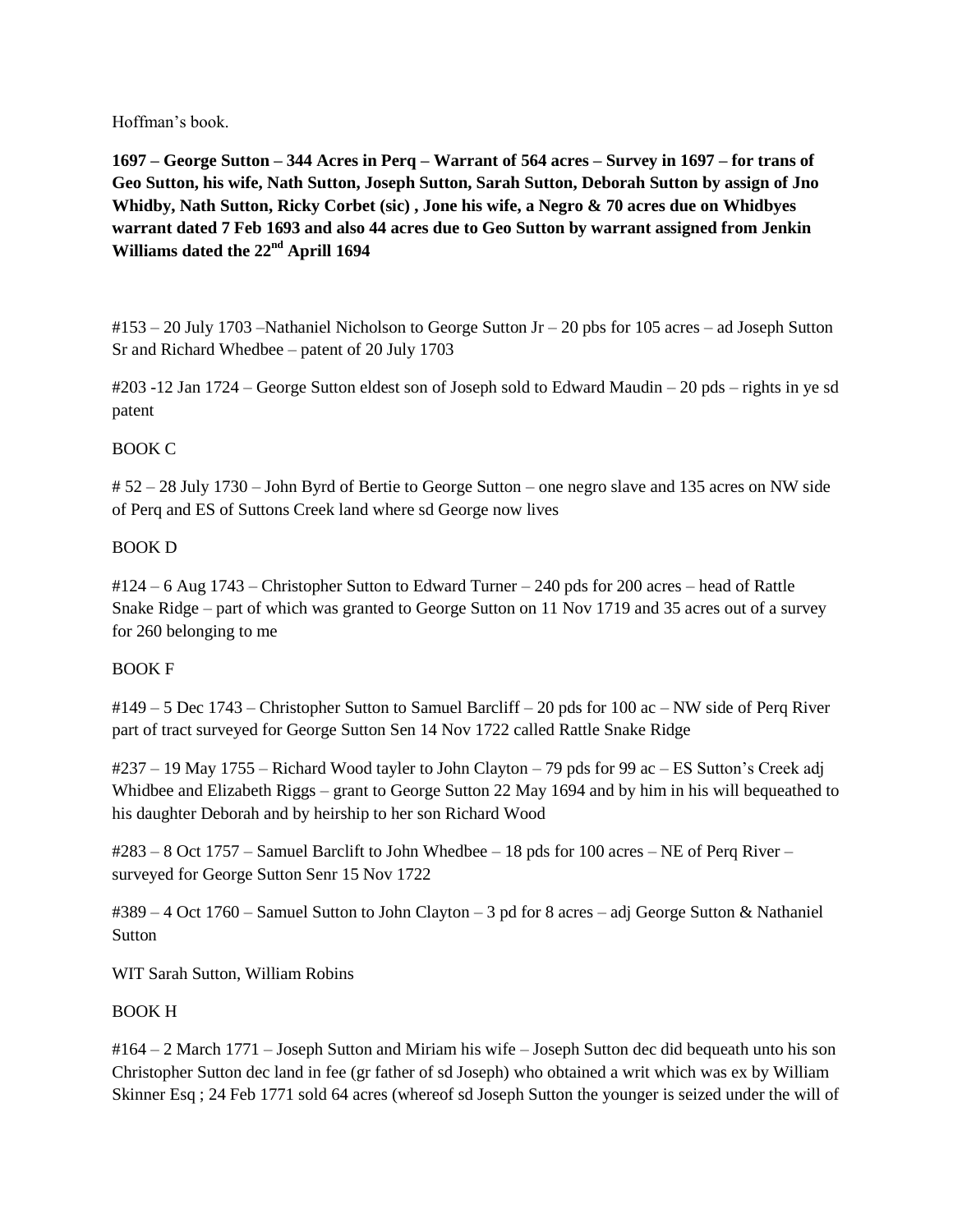Joseph Sutton dec gr father of sd Joseph - for 36 pd paid by Edward Turner – part of Grant unto George Sutton 11 Nov 1719 at head of Deep Creek called Rattle Snake Ridge

# **NATHANIEL**

# BOOK B

 $\#141 - 9$  April 1723 - Richard Sutton to Joseph Sutton Junr – 10 pds for half a tract – 107 acres – NE side of Perq River – land adj land of sd Joseph, Richard Whedby  $& Wm$ . Wood – same being granted to me & Nathaniel Sutton 8 Oct 1717 - I the sold and lawful owner in mine own proper right

#321 – 37 Oct 1728 - John Keaton Jr of Chowan and Hannah his wife to John Perry and Sarah Bond (late wife of sd Richard dec - 15 pd for 158 acres – SE side of Perq River adj Nath's Sutton – granted by deed of Gift from John Stepney to Joseph Sutton late father of sd Hannah and left by will of sd Joseph to his daugh

## BOOK E

#341 -1 Dec 1759 – Joseph Sutton son of Nathaniel sold to Edward Tatlocke – 20 pd for 100 ac on NE side of Perq River

## BOOK F

#341 -1 Dec 1759 – Joseph Sutton son of Nathaniel sold to Edward Tatlocke – 20 pd for 100 ac on NE side of Perq River

#389 – 4 Oct 1760 – Samuel Sutton to John Clayton – 3 pd for 8 acres – adj George Sutton & Nathaniel **Sutton** 

WIT Sarah Sutton, William Robins

# **SAMUEL SUTTON**

### BOOK F

#382 - 19 Sept 1760 – Lord Prop to Samuel Sutton – 340 acres on ES Sutton's Creek at mouth of Fork Creek to line of Richard & Nathan Sutton on Bridge Branch

#389 – 4 Oct 1760 – Samuel Sutton to John Clayton – 3 pd for 8 acres – adj George Sutton & Nathaniel Sutton

WIT Sarah Sutton, William Robins

### BOOK G

#55 – 20 July 1762 – Jarvin Jones sold to Samuel Sutton - - 150 pds - part of two patents, one called Gut Patent to John Parish in 1713 and another of 500 acres called Glades Patent taken out in 1725, and 400 acres on Shitten Gut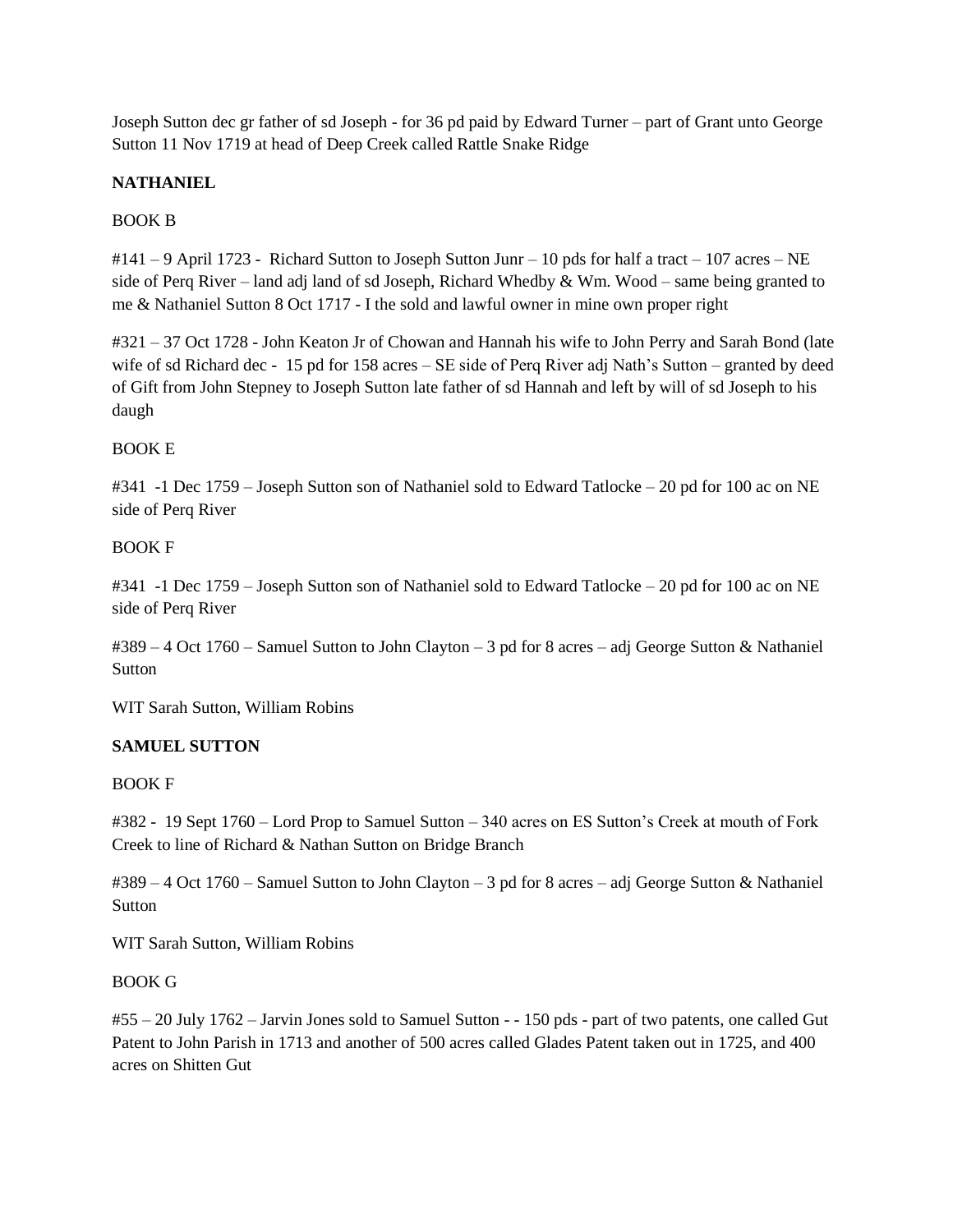$\#56 - 20$  July 1762 – Jarvis Jones sold to Joseph Sutton – 175 pds for 300 ac – a grat to Albert Albertson Jr on 1 Jan 1694 – another 200 acres granted unto John Tomblin in 1694, purchased by Albert Alberson of William Tomlin in 1739, Tomlin being the only surviving son of his father - land on SS Deep Creek, near Nags Head Chappel on the head of Tombline branch – WIT Saml Sutton, Joseph Sutton, Thomas Stevenson

# **BENJAMIN SUTTON**

## BOOK H

#127 – 7 Oct 1776 – John Stevenson to Joseph Sutton – 262 pds for 850 acres - part of tract pat by George Catchmaid in 1663 called Birkswear now called Stevenson's Folly – WS Little River at the mouth of old Great Branch were sd Joseph now lives, adj Durant

WIT Joseph Sutton, Benj Sutton

## **SARAH SUTTON**

## BOOK C

#108 – 15 April 1734 – Robert Hosea Jr sold to Abraham Riggs – for 5 barrels of Pork – 521 acres on NE side of Perq River called Hill Levels – part of pattent for 421 ac granted to Nathniel Nichols, & Joseph Sutton 20 June 1703 and since divided between them by Samuel Swam – 110 acres given by Joseph Sutton to his daus Sarah & Elizabeth in his will – 52 ac being said Sarah's part. Sarah md Robert Hosea and giving up her dower

### BOOK F

#103 – 16 April 1753 – Sarah Sutton to Henry Hall – 12 pds for 62 acres which fell to sd Sarah by coheirship from Richard Sutton dec

### BOOK H

#233 – 5 Sept 1772 – Joseph Sutton Jr to his mother Sarah Sutton – 70 pds for 168 acres –SE side of Suttons Creek – on a line that parts sd land from land I sold to Malachi Jones and land where I now live

### BOOK I

#356 – 2 May 1783 –Thomas Sutton & Sarah his wife –to Joseph Mullen, - 65 pds for 128 ¾ acres – SW Side of Little River & Shitten Guy formerly the property of William Arnold dec adj John Nichols

#358 – 2 May 1783 – Thomas Sutton & Sarah his wife to Joseph Mullen – sold another 114 same place formerly owned by William Arnold

## **CHRISTOPHER SUTTON**

BOOK D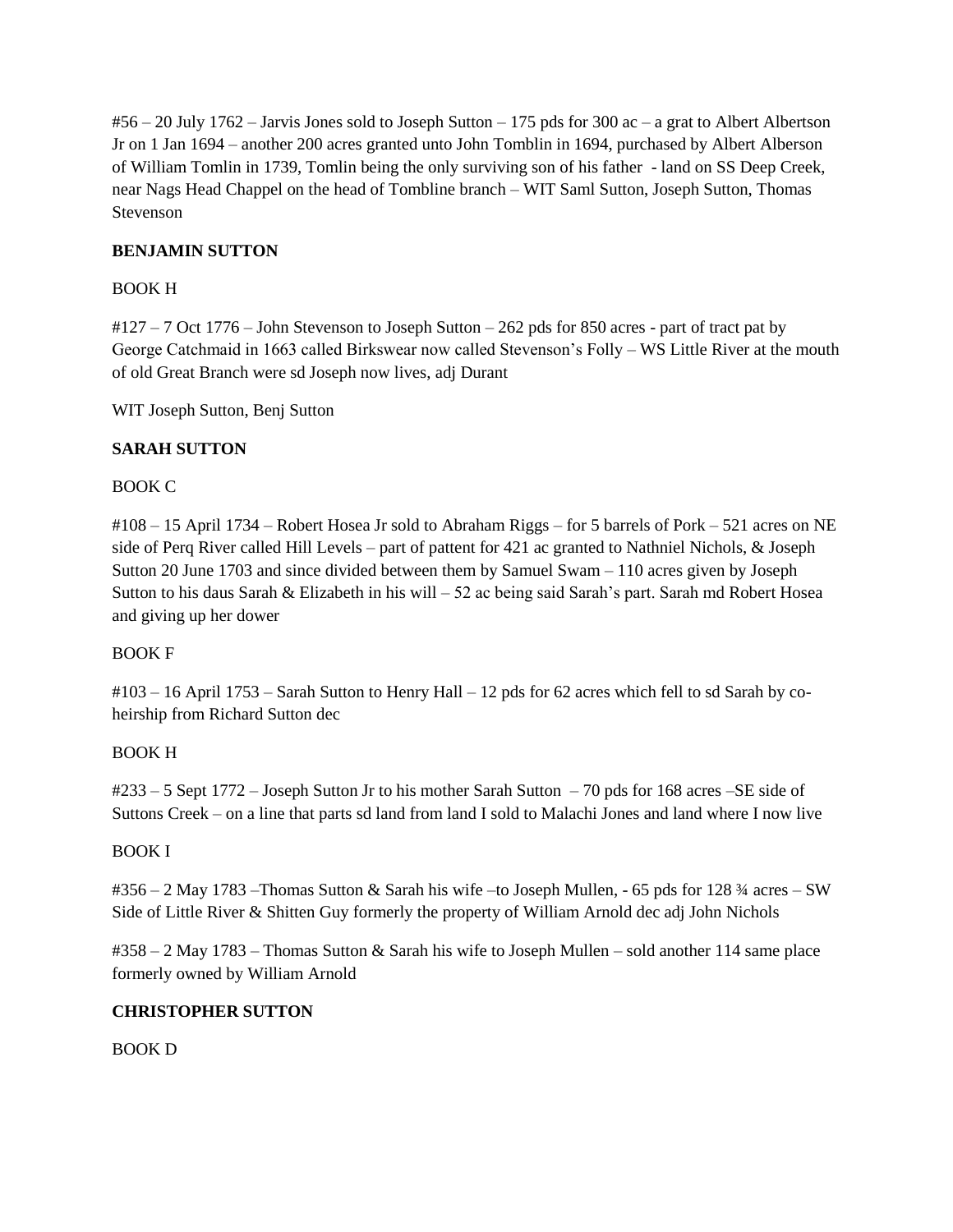#19 – 17 Oct 1740 – Abraham Mullen to son Isaac – 105 ac NS Beaver Cove Swamp adj Foster Thomas, Christopher Sutton & Abraham Rigs where we now live

WIT Abraham Mullen Jr, Abraham Hosea, Jos Sutton

#124 – 6 Aug 1743 – Christopher Sutton to Edward Turner – 240 pds for 200 acres – head of Rattle Snake Ridge – part of which was granted to George Sutton on 11 Nov 1719 and 35 acres out of a survey for 260 belonging to me

#149 – 5 Dec 1743 – Christopher Sutton to Samuel Barcliff – 20 pds for 100 ac – NW side pf Perq River part of tract surveyed for George Sutton Sen 14 Nov 1722 called Rattle Snake Ridge

## BOOK E

#56 – 18 March 1748 - James Anderson of Craven Co to Christopher Sutton – 125 pds for 62 acres – NE side of Perq River, NW side of Suttons Creek – formerly property of my brother John Anderson dec

## BOOK H

#164 – 2 March 1771 – Joseph Sutton and Miriam his wife – Joseph Sutton dec did bequeath unto his son Christopher Sutton dec land in fee (gr father of sd Joseph) who obtained a writ which was ex by William Skinner Esq ; 24 Feb 1771 sold 64 acres (whereof sd Joseph Sutton the younger is seized under the will of Joseph Sutton dec gr father of sd Joseph\_ for 36 pd paid by Edward Turner – part of Grant unto George Sutton 11 Nov 1719 at head of Deep Creek called Rattle Snake Ridge

NW side of Perq River which was taken up by Samuel Parsons 13 March 1704

#196 – Jan 1772 – Joseph Sutton the younger and Miram his wife to Malachi Jones – 344 acres – no money – land bequeathed to them in the will of Christopher Sutton on 5 Nov 1723/4 – on the NE Side of Preq River and ES of Suttons Creek

#242 – 19 Oct 1773 – Joseph Sutton dec bequeathed to his son Christopher 1051 which proved of small value whereof Joseph Sutton the younger is seized – who obtain a Writ executed by Sheriff and sold sd land to Malachi Jones for 62 pds

#249 -8 Dec 1772 – Edward Turner Jr and Agnes his wife of Perq to Richard Whedbee – 270 pds for 163 acre – land purchased of Joseph Sutton (son of Christopher) NS Deep Creek Swamp

### BOOK I

 $\frac{\text{H}}{2}$  – 24 May 1777 – Richard Whedbee Jr and Mary his wife sold to John Whedbee Sr – 163 acres for 307 pds –land Richard bought of Edward Turner Jr which was land of Joseph Sutton son of Christopher – NS Deep Creek Swamp

# **RICHARD SUTTON**

BOOK B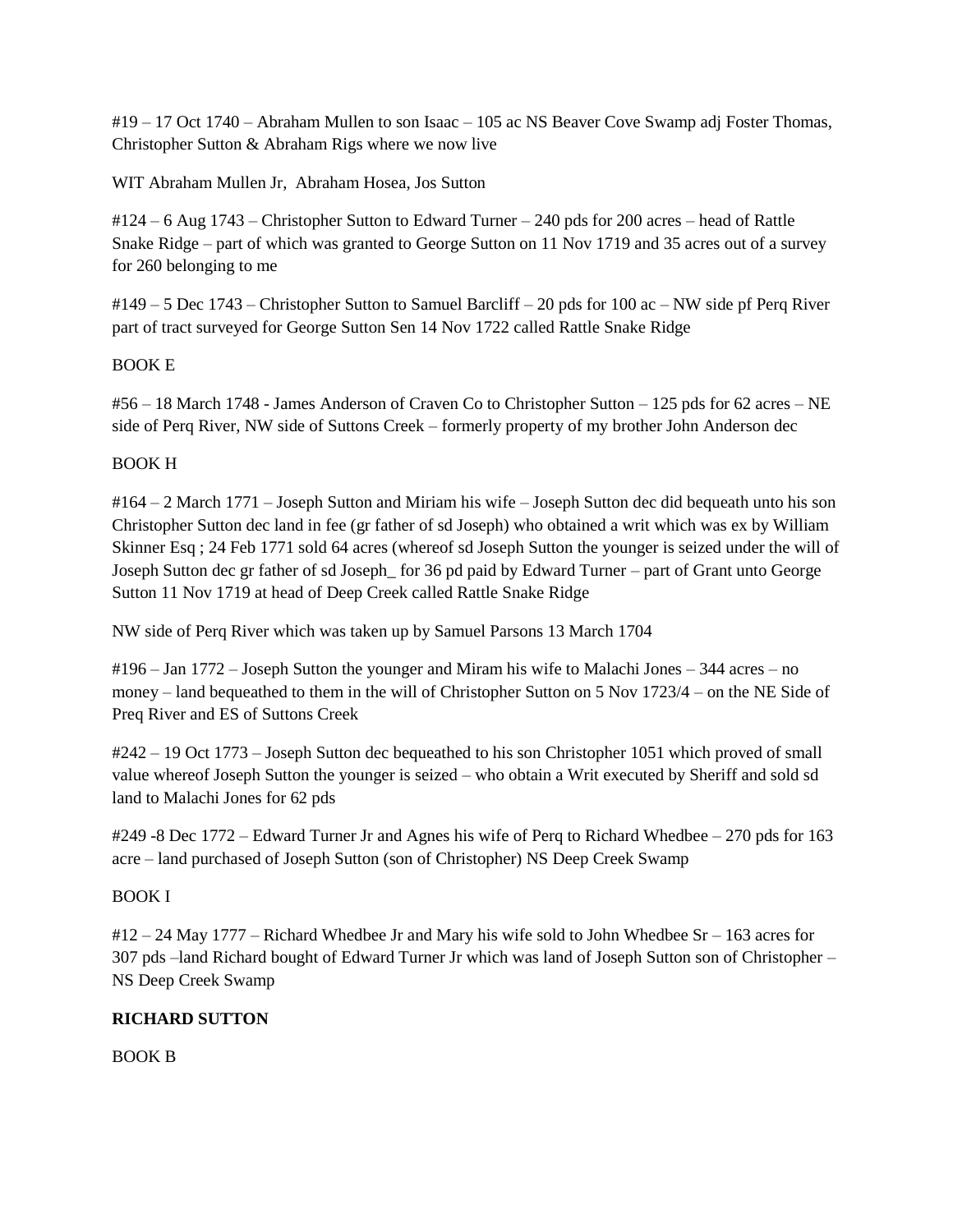#137 – 3 Oct 1722 – Samuel Wiatt & Elizabeth my wife to Richard Sutton - 111 pds for 250 acres – our plan on the Sound near Batts his grave – on a small creek called Benby Creek on line of Abigail Bounds – land grant to Edward Wilson in 1699 an estate of inheritance

#138 – 9 Oct 1722 – Richard Sutton to Joseph Sutton Junr – 200 pds for 344 acres – NE side Sutton Creek – a patent in the name of George Sutton my father on 20 June 1703

 $\text{\#140} - 28$  August 1722 – Richard Sutton to Joseph Sutton Jr – 10 pds do assign right of the within mentioned Patent

 $\#141 - 9$  April 1723 - Richard Sutton to Joseph Sutton Junr – 10 pds for half a tract – 107 acres – NE side of Perq River – land adj land of sd Joseph, Richard Whedby & Wm. Wood – same being granted to me & Nathaniel Sutton 8 Oct 1717 - I the sold and lawful owner in mine own proper right

# BOOK F

 $\#2 - 16$  April 1750 – Elizabeth Sutton to Henry Hall – 12  $\frac{1}{2}$  acres for 100 pds – "which fell to sd Elizabeth by co-heirship" – part of plan formerly belonging to Richard Sutton

#103 – 16 April 1753 – Sarah Sutton to Henry Hall – 12 pds for 62 acres which fell to sd Sarah by coheirship from Richard Sutton dec

#104 – 16 April 1753 - Susannah Sutton sold to Henry Hall – 12 pds for 62 acres which fell to sd Susannah by the death of Richard Sutton

# **ELIZABETH SUTTON**

# BOOK C

#108 – 15 April 1734 – Robert Hosea Jr sold to Abraham Riggs – for 5 barrels of Pork – 521 acres on NE side of Perq River called Hill Levels – part of pattent for 421 ac granted to Nathniel Nichols, & Joseph Sutton 20 June 1703 and since divided between them by Samuel Swam – 110 acres given by Joseph Sutton to his daus Sarah & Elizabeth in his will  $-52$  ac being said Sarah's part. Sarah md Robert Hosea and giving up her dower

# BOOK F

 $\#2 - 16$  April 1750 – Elizabeth Sutton to Henry Hall – 12  $\frac{1}{2}$  acres for 100 pds – "which fell to sd Elizabeth by co-heirship" – part of plan formerly belonging to Richard Sutton

# **JAMES SUTTON**

# BOOK F

#99 – 16 April 1753 – Francis Penrice to James Sutton – 10 pds for 100 acres on Sound side, adj Wm. Long, John Smith purchased of Solomon Smith

# BOOK H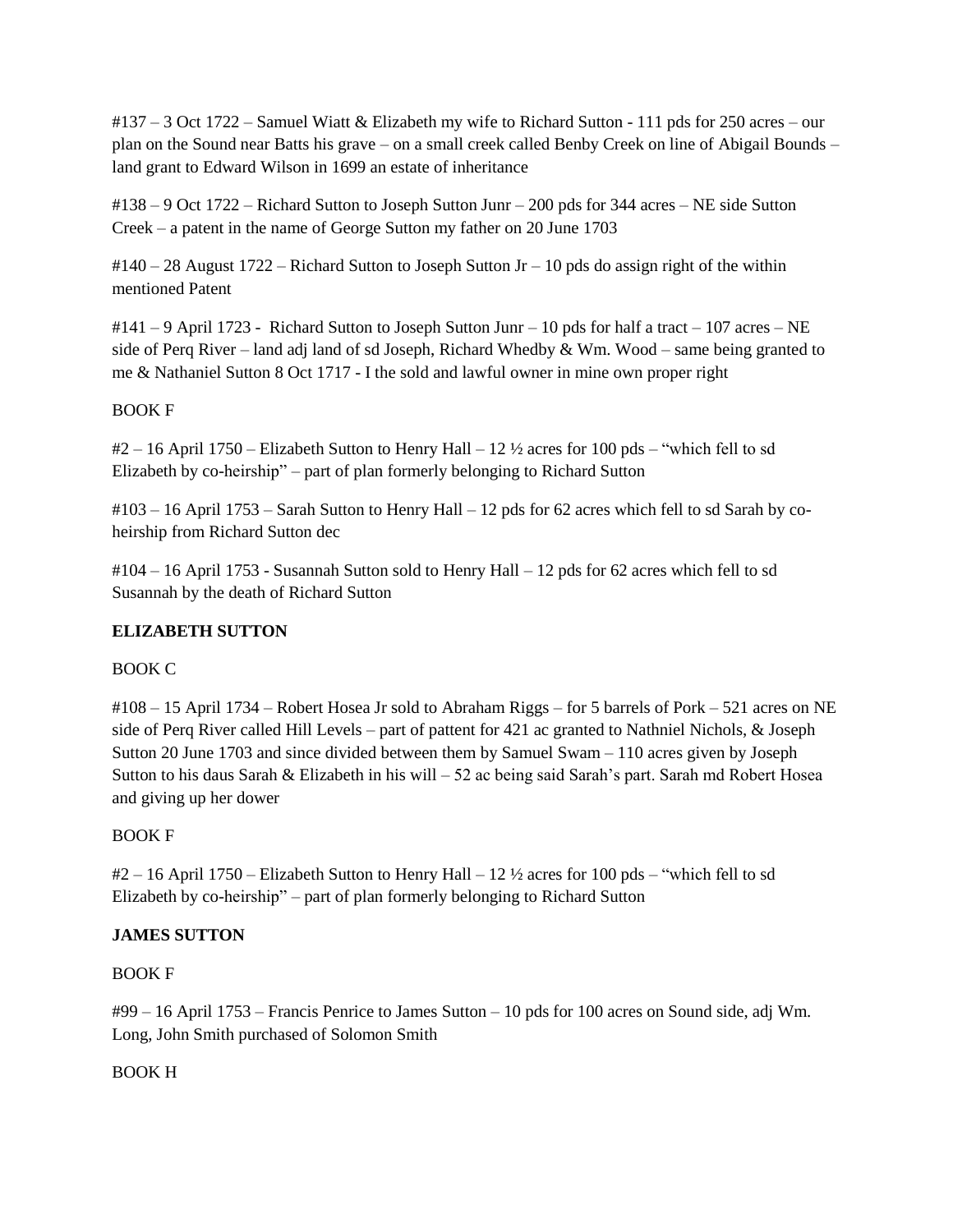#183 – 21 Oct 1771 – James Sutton to Benj Scarbrough – 15 pds for 30 acres – NW Yeopin Creek near bend of a swamp out of Franks Creek – sd land given by my g father Francis Penrice to my father James Sutton Sr and by his will to me

#198 – 6 Feb 1772 – James Sutton to Joshua Skinner – 25 pds for 50 acres – NS Yeopim Creek adj to land belonging to orphans of Ephrim Sutton to a branch issuing out of Albemarle Sounty

WIT Samuel Penrice, Elizabeth Penrice

#234 – 12 Oct 1772 – Benjamin Scarbrough & Sarah his wife & James Sutton to Joshua Skinner - 25 pds for 50 acr – NS Yeopim Creek adj orphans of Ephraim Sutton to a small creek called Franks Creek sd land formerly James Sutton

# **EPHRAIM SUTTON**

# BOOK F

#242 – 28 Feb 1757 – John Smith of Beaufort Co to Ephraim Sutton of Perq – 16 pds for 100 acres – SS Franks Creek adj James Sutton

# BOOK H

#198 – 6 Feb 1772 – James Sutton to Joshua Skinner – 25 pds for 50 acres – NS Yeopim Creek adj to land belonging to orphans of Ephrim Sutton to a branch issuing out of Albemarle Sounty

WIT Samuel Penrice, Elizabeth Penrice

#234 – 12 Oct 1772 – Benjamin Scarbrough & Sarah his wife & James Sutton to Joshua Skinner - 25 pds for 50 acr – NS Yeopim Creek adj orphans of Ephraim Sutton to a small creek called Franks Creek sd land formerly James Sutton

# **SUSANNAH SUTTON**

# BOOK F

#104 – 16 April 1753 - Susannah Sutton sold to Henry Hall – 12 pds for 62 acres which fell to sd Susannah by the death of Richard Sutton

# **THOMAS SUTTON**

BOOK I

#138 – 20 Dec 1776 – Asa Arnold to Thos Sutton – 114 pds for 114 acrs on SW side of Little River to table of pines a line mentioned in Will of my dec father, William Arnold

#139 – Asa Arnold and wife Susannah to Thomas Sutton – more land in same place

#356 – 2 May 1783 –Thomas Sutton & Sarah his wife – to Joseph Mullen - 65 pds for 128 ¾ acres – SW Side of Little River & Shitten Guy formerly the property of William Arnold dec adj John Nichols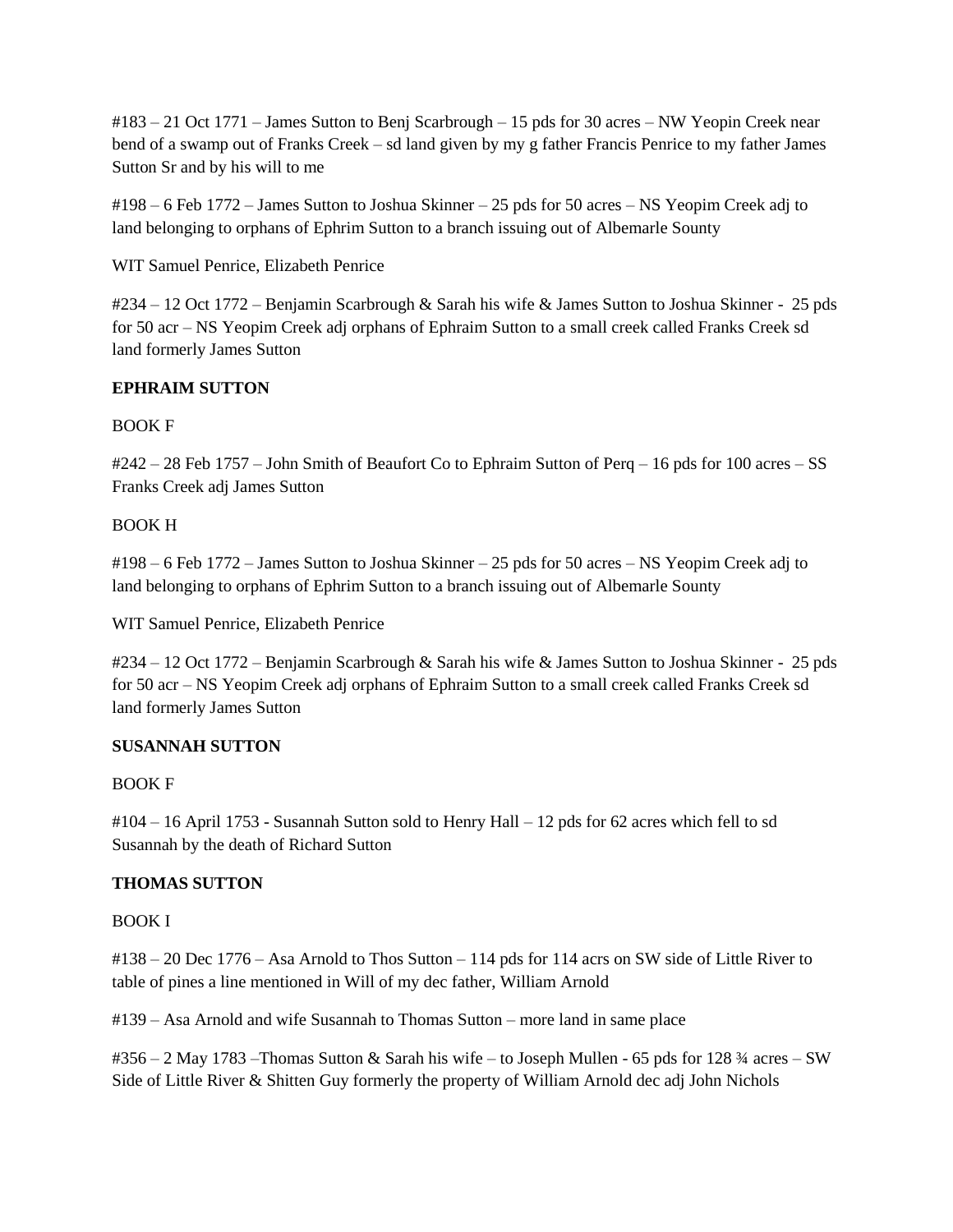#358 – 2 May 1783 – Thomas Sutton & Sarah his wife to Joseph Mullen – sold another 114 same place formerly owned by William Arnold

# **GOSBY**

## **BOOK A**

#85 – 13 Aug 1694 – Hannah Gosby for natural love I bear my son John and dau Sarah do give 30 pds when they are 16 years of age – author has a note – Sarah Gosby md Joshua Toms son of Francis and Priscilla

## BOOK B

#8 – 8 Jan 1716/17 – Joshua Toms and Sarah his wife to Francis Foster for 5 pds 50 acres now in occupation of sd Foster by the side of Bull Branch – tract laid out for John Gosby being part of his land on Suttons Creek which came by will & descent unto my wife, only surviving daugh of sd Gosby

## BOOK C

#191 – 19 Jan 1735/6 – Foster Toms to Joseph Perishoe – 250 acres on lower side of Suttons Creek where said Toms now lives – a patent to John Gosby son of Hannah Gosby for 300 acres – 50 acr of which belongs to Francis Foster and 8 a to Joseph Sutton Esq

## BOOK E

#27 – 25 April 1745 – Joseph Perisloe sadler to Joseph Sutton esq – 5 pd assigned 37 acres on ES Suttons Creek part of 300 acres conveyed by Foster Toms to sd Sutton a grant unto Hannah Godsby 1 March 1693

# **BARROW**

Owned land by 1693

### BOOK A

#381 – 8 July 1693 - Deposition of John Barrow aged 50 years saith " to his knowledge George Durant was Seated upon the Neck of Land where his widow now lives on or before George Catchmaid came into the County for to Seat & that Catchmaid did obtain a Pattent from Sir William Berkley for the whole tract"

### **FLETCHER**

### BOOK A

#25 – 27 June 1672 - Thomas Kent to Ralph Fletcher all rights to land mentioned

#24 -11 March 1668 – William Vose to Thomas Kent of Albemarle – land in PErq on ES river adj William Charles – 100 acres by assignment of a patent from Wm West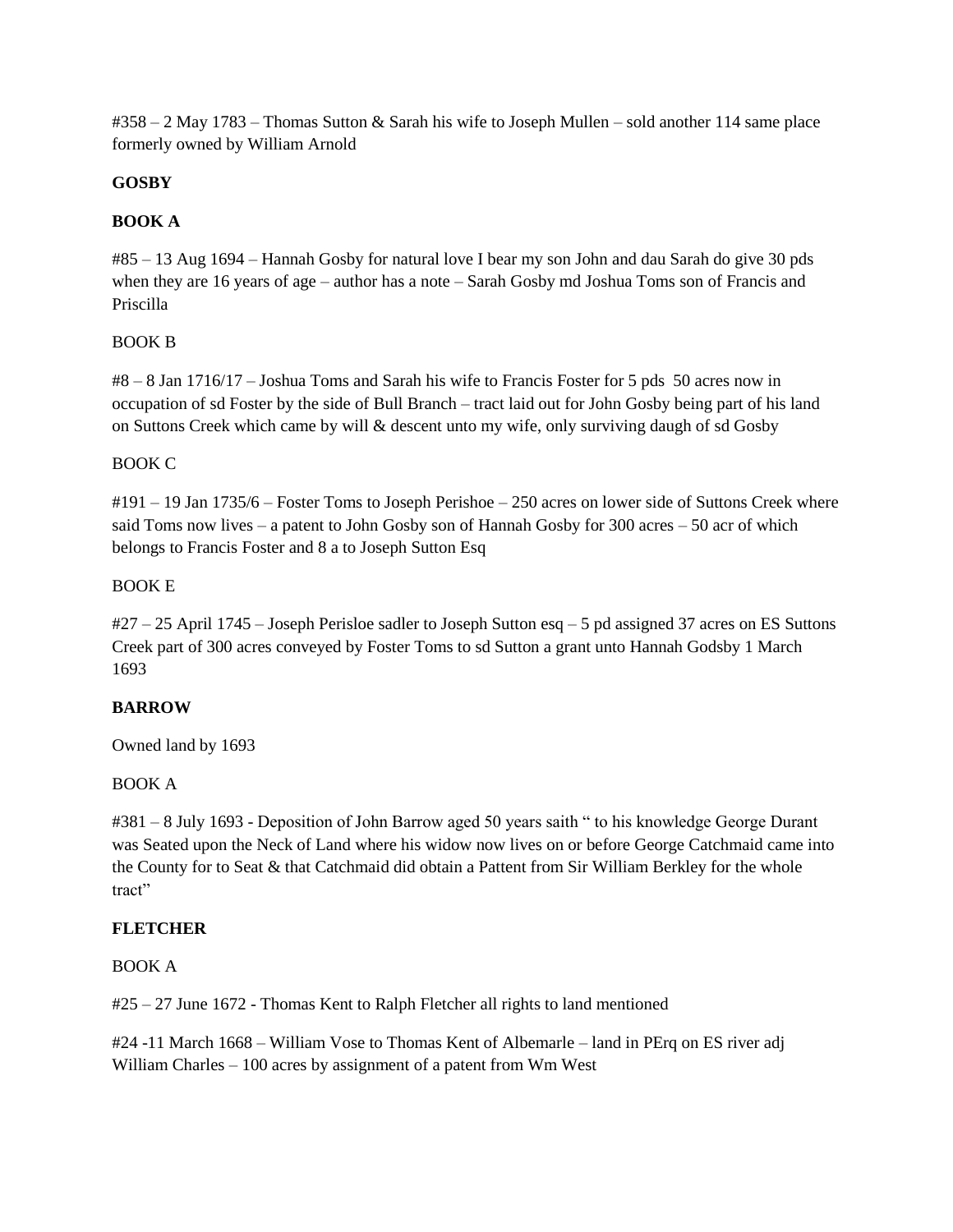Additional information from book

P 292 – July 1737 - Christopher Sutton, orphan of Joseph made choice of peter Jones as his Gard July 1737

P 294 – estate of John Bateman dec – no date – Heirs: Hannah, Samuel and Mary Sutton – Hannah Robins Admix – to them was divided cattle at Little River and a parcel of Smith tools

P 298 – George - 2 May 1733 – Heirs Hannah, Samuel, Mary Sutton – Hannah Robins Admix

Joseph Esq dec April 1783 – Heirs – Elsbury, Samuel (sic). He died before 14 May 1772 when sale of his property Ware Point Plantation was made which sold for 60 pds

Samuel – dec 8 Aug 1797 – children – not named – widow md  $2<sup>nd</sup>$  Thomas Whedbee

P 305 - Elizabeth Maudliin daughter of Joseph Sutton dec – 1735 petitioned for her estate

P 309 - Feb 1794 – Tamer and Benjamin Tow children of Deborah were grand children of Joseph Sutton dec 1794. Deborah was dau of Abraham Mullen – dee deeds

Towe, Christopher md Deborah Mullen daughter of Abraham on 22 July 1763

Deed Book G #204 – 22 July 1766 - Gideon Maudlin and Mary his wife, Jeremiah Caruthers & Tamer his wife, William Colson & Mirian his wife, William Bateman and Better his wife, Christopher Tows & Deborah his wife for 10 pds paid by Joseph Turner the elder – sold plantation where Abraham Mullen formerly lived- Mullin died instate and land descended to daughter sd Joseph Turner md Jane also a daughter - 180 ac on Beaver Cove Swamp which was conveyed to sd Mullen by his father Abraham Mullen who was patente

**NOTE:** Abraham Mullen was also probably a Sutton desc

## **SUTTON FAMILY PERQUIMANS COURT RECORDS**

## **PERQUIMANS CO COURT RECORDS by Weynette Parks Haun**

Did NOT see Vol 1 – 3 Vols

BOOK 2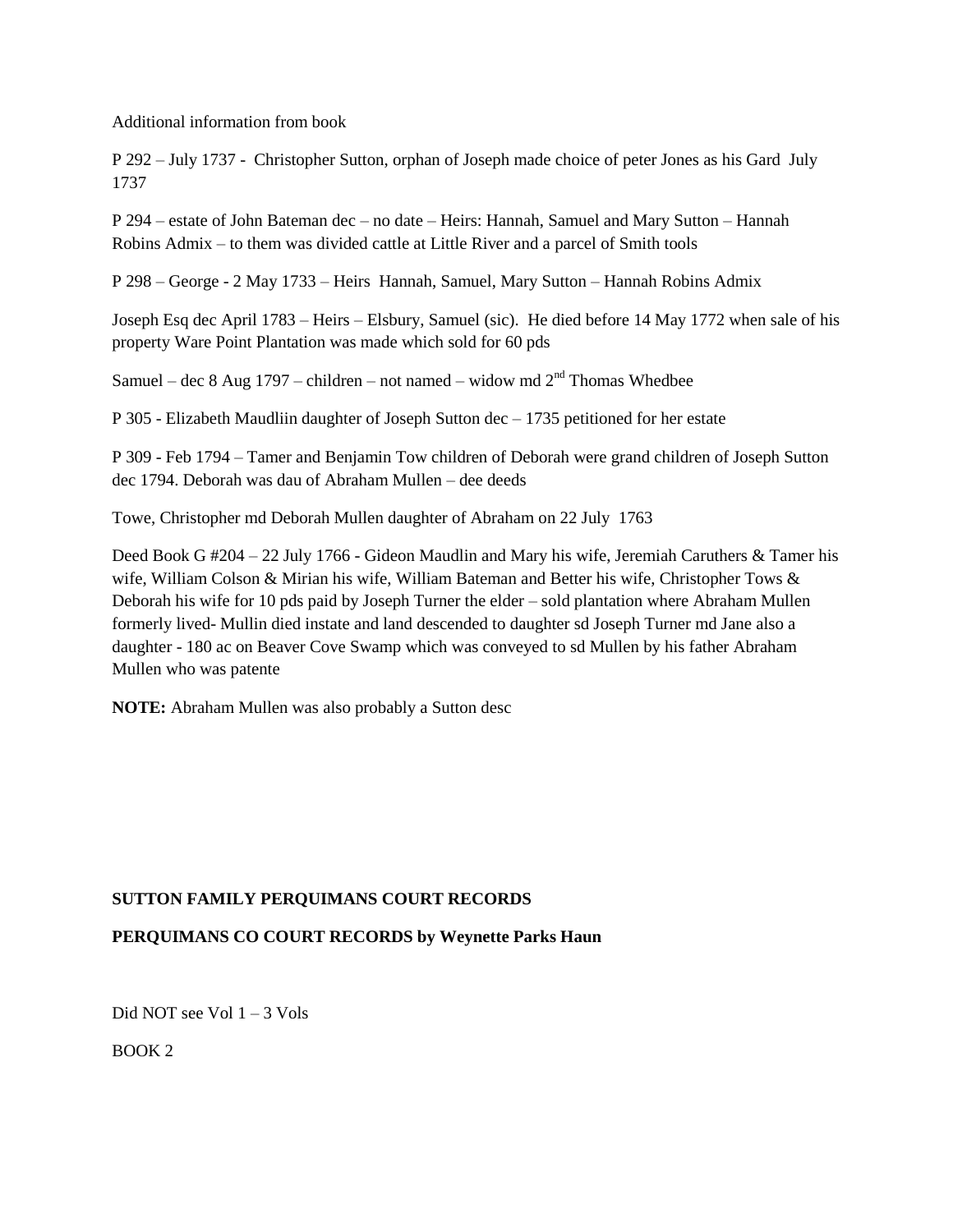#205 – July 1752 – Sarah Sutton relinguisted her right to Adm estate of her husband, Christopher – John Jones got right to Adm

#231 – April 1753 – Deed of Sale from Sarah Sutton to Henry Hall and one from Susannah Sutton to Henry Hall

#256 – Oct 1753 – audit accts of Joseph Penisher as guardian to Deborah Sutton whose estate lay in hands of Christopher Sutton dec as former guardian

BOOK 11 – 1755 – 1762

#184 – July 1774 – acct of Benjamin Sutton Ext to Joseph returned to court

#316 – April 1758 – petition of Mary Sutton widow praying for Adm on dec husband Ephraim

#187 – July 1774 – petition of Thomas Nicholson for guardianship of Asberry and Elizabeth Sutton orphans of Joseph – they appt Edmond Blount

#292 – July 1757 – deed from John Smith to Ephrain Sutton

No George in index

#173 – July 1774 – Lemuel dec and Elsberry dec – Joseph Adminis for both

**NOTE** was this Lemuel or Samuel

### FROM PERQUIMANS GENWEB ARCHIVES SITE

#### AT A COURT HOLDEN AT THE HOUSE ——— HARRIS, FIRST MUNDAY IN MAY 1693

Present Alexander Lillington Esqr Caleb Calloway Esqr John Barrow Esqr Thomas Lepper Esqr

Mr Ralph fflecher: Mr Christor Butler: Mr Timo Clare: Mr James Thigpen: Mr Tho. Pierce: Mr Patrick Kenedy: Mr Ste: Mannering: Mr Robt. Brightwell: Mr Geo. Eames: Mr Isaac Wilson: Mr John Willoughby: Mr ffrancis ffoster: Second Jury.

Upon petition of Ralph ffletcher praying an ordr for 10 dayes attendance at ye court and ten dayes coming and going for wch an ordr is granted.

## AT A COURT HOLDEN AT Ye HOUSE OF Mrs DIANA FFOSTER THE FFIRST MUNDAY IN NOVEMbr BEING Ye 6th DAY OF THE MONETH 1693 [1694]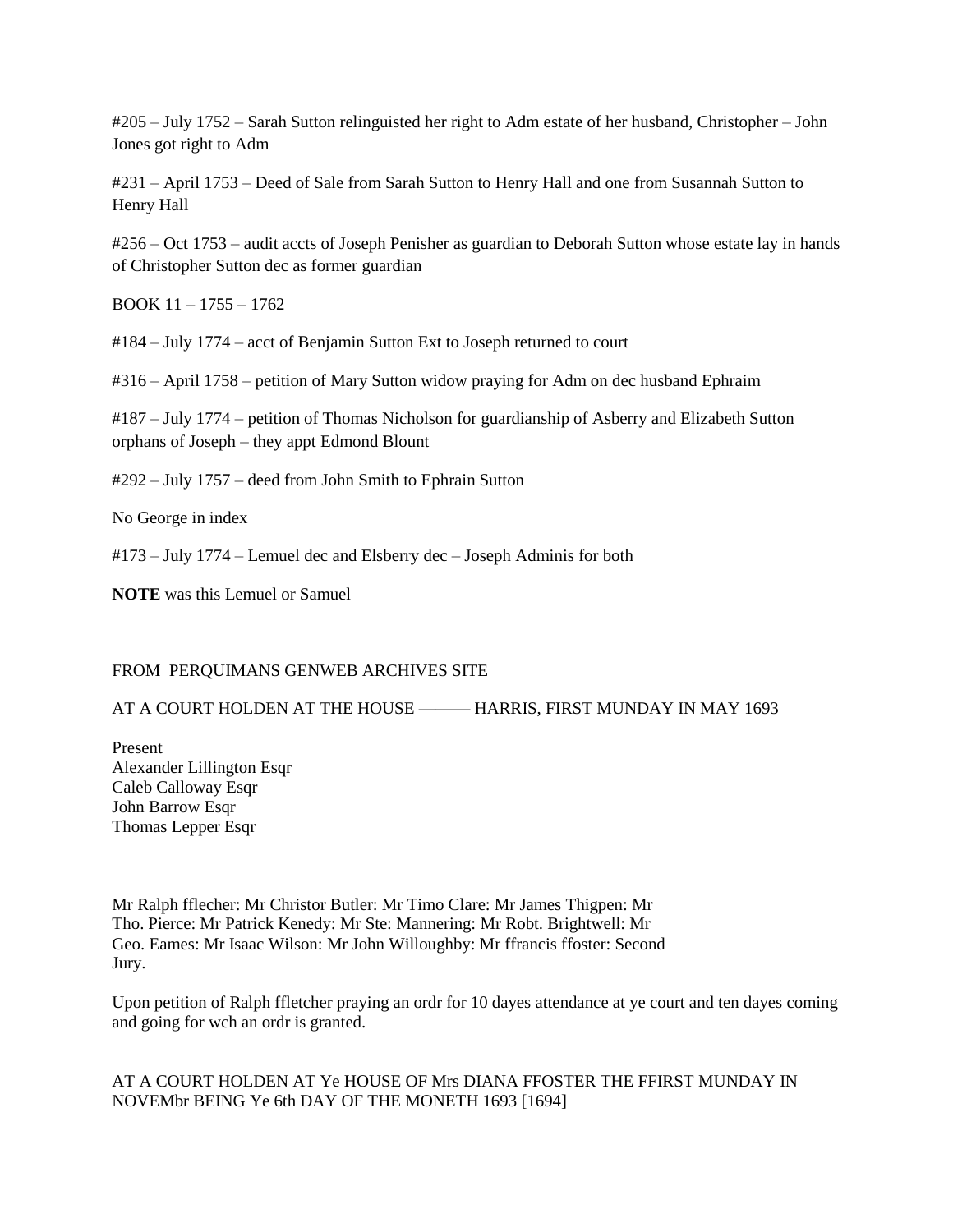Upon a petition exhibited to ye Court by Mr John Hunt praying yt Mrs Ann Durant delivr all Books papers and writings belonging to the estate of Mr Wm Terrell Disceased Ordered yt the sd Mrs Ann Durant doe forthwth deliver to Mr John Hunt surviving executor of Mr Wm Terrills estate all papers bookes and Writings belonging to Mr Wm Terrel's estate

AT A COURT HOLDEN AT THE HOUSE OF DIANA FFOSTERS—THE FFIRST MUNDAY IN FFEBRUARY ANNo DO. 1693-4 Present Alexandr Lillington Esqr Caleb Calloway Esqr John Barrow Esqr Thomas Lepper Esqr

A Will of Mr George Durants proved in Court by the oath of Mr John Philpott & Mr ffrancis ffoster and that Mr George Muschamp Mr Charles Jones and Mr John West be appraisers of the said estate

Mrs Durant enters for her two Grand Children a young sorrell mare with a star in her forhead Called Bonne the same mare & her increase & increases to to Ann and Elizabeth Waller to them and their heires for ever.

John Barrow proves three rights by importation Robert Tester Simon Smith and a negroe Jean

Hannah Gosby has entered nine Rights Jno. Gosby Jno Anderson John Kinsey Richard Waterlow Kathrine Kinsey Jean Anderson & 3 hands from Jno Northcoate Joseph Hepworth Jeremiah White & Henry Clay senr in all nine Rights

Samll Niccols has proved his rights being Chrissor Niccolson Hannah his wife Deliverance Sutton Samll Niccolson ffrances Simons Hannah Niccolson in all Six Rights.

John Durant has proved his rights. John Durant Sarah Durant one Sertt named Judith in all three

James ffewox has proved James ffewox Ann ffewox Robert ffewox Edith Batchelor James Wilson Ann Wilson Alice Wilson John Wilson in all eight Rights.

William Lacy has Proved his Rights being Martha Rouse John Rouse Mary Rouse Martha Rouse Wm Lacey Senr Grace Lacey John Davis Jean Davis Wm Lacey Junr in all nine Rights

John Northcoate has proved his Rights being Henry Clay Senr Mary Clay Henry Clay Junr Precilla Clay two Servants Joshua Hepworth Jeremiah White John Northcoate. Three of these rights are sold to Hannah Gosby being in the whole Seven Rights

Minutes of the Perquimans Precinct Court North Carolina. Precinct Court (Perquimans Precinct) January 11, 1697 - January 13, 1697 Volume 01, Pages 478-485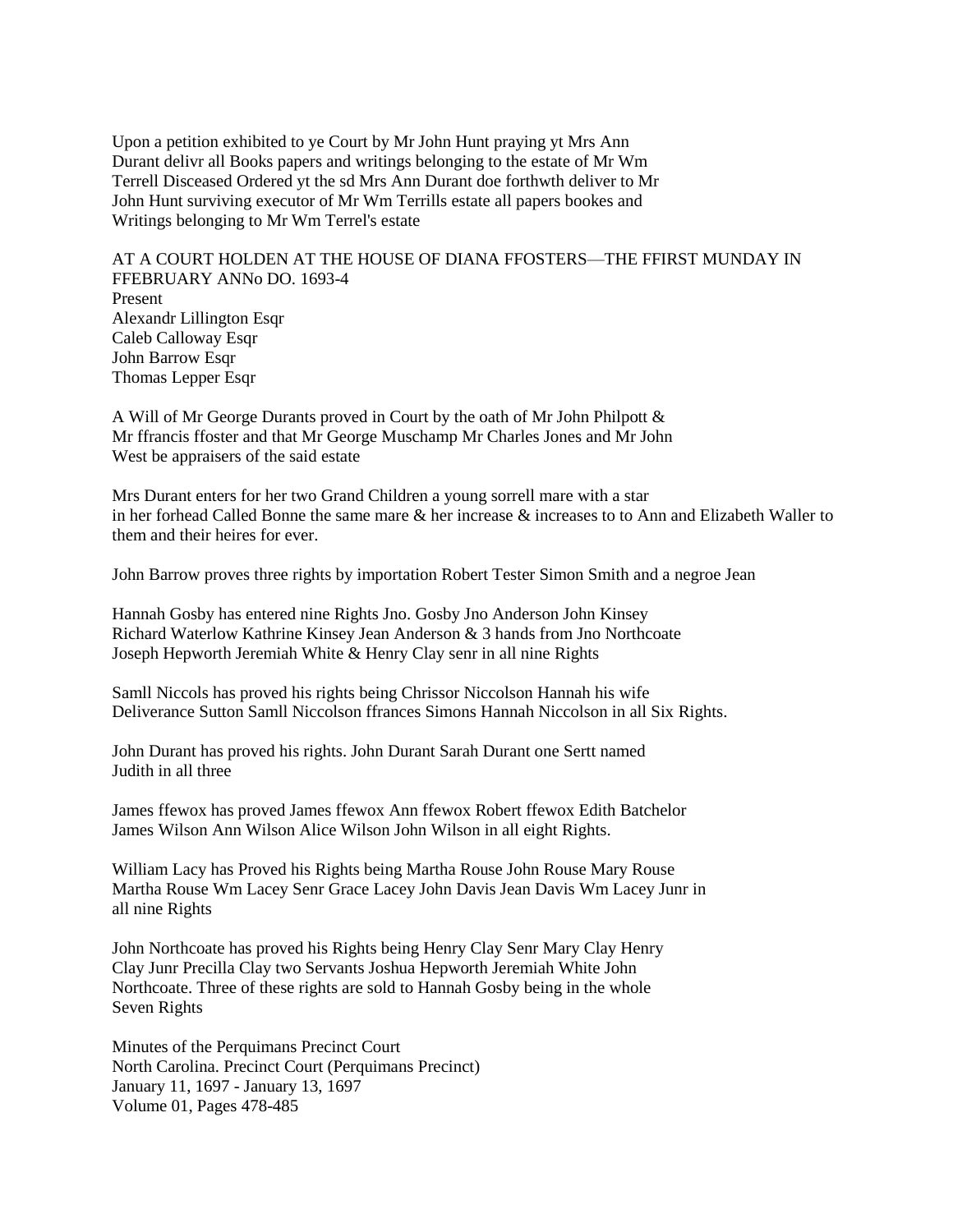[Records of Perquimans Precinct Court.]

AT A COURT HOLDEN FOR THIS PRCINCT AT Ye HOUS OF THOMAS NICHOLS THE SECONT MONDAY IN JANERUARY 1696-7 present Mr Caleb Calleway Capt Ralph ffletcher Mr John Godfrey Mr John Barrow Mr Samuel Nicholson

Denis Meclenden proved aleven Rits Whoes Names are under Wretten viz himselfe Charles Cafen Mary his Wife Margaret Dun Dennes Dun Rebecka Carpender Elisabeth Mackclenden Brient Mackclenden Dennes Mackclenden ffrancis Mackclenden Thomas Mackclenden

Upon A peticon of Ralph ffletcher Juner Shewen that Thomas Nichols is indepted to him five pound for ye youse of his ffather And he haven obtained Atachment Against ye estate of ye Said Nichols & ye books of Accounts being atached ordered that Ralph ffletcher Juner be paid five pound With Cost

Minutes of the Perquimans Precinct Court North Carolina. Precinct Court (Perquimans Precinct) January 09, 1699 - January 10, 1699 Volume 01, Pages 520-522

Thomas Hallom Orfen being Left destresed ordered that he be bound to ffrancis ffoster And Hannah his Wife till he Comes of Age

Minutes of the Perquimans Precinct Court North Carolina. Precinct Court (Perquimans Precinct) January 11, 1704 - January 12, 1704 Volume 01, Pages 604-607

[Records of Perquimans Precinct Court.]

Jany 1704

Att a Court held att the House of Captn James Coles in Pequimins River the eleventh day of January Anno Dni 1703/4 Prsent The Worpll Ralph Fletcher Esqr The Worpll Francis Foster Esqr The Worpll James Coles Esqr The Worpll John Stepney Esqr

Upon peticon of Deborah Witby praying to live wth Richd Whitby & to be releas'd from her Guardian & proffers Dennis Macclendon to be her Security to Save the Court harmlesse which is accepted—it is Soe Orderd.

A Letter of Attorney from Ralph Fletcher Sen to Ralph Fletcher Jun